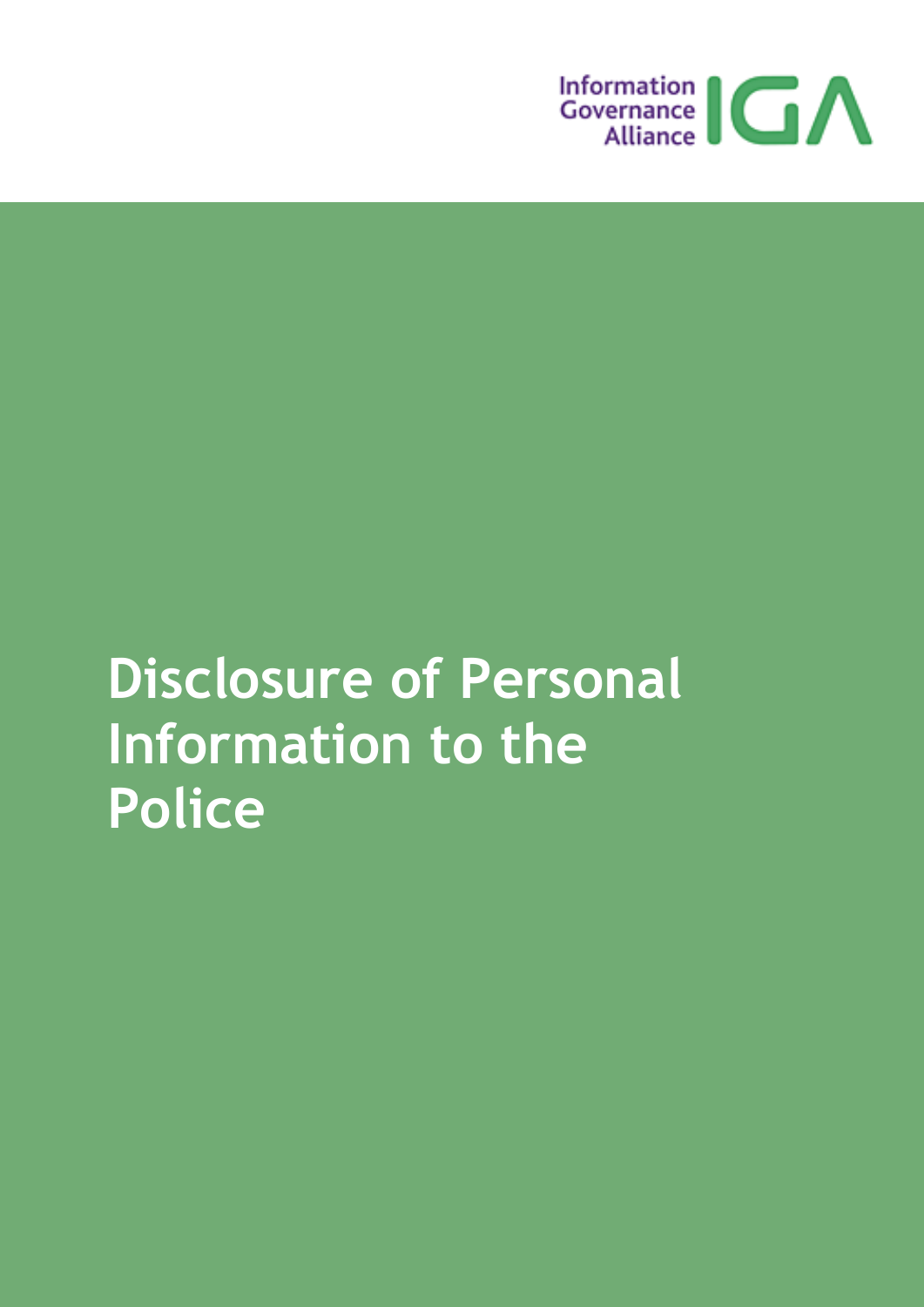# **Purpose**

This guidance is provided to assist health and care organisations to determine whether or not to share information with the police for crime related purposes. It covers circumstances where personal information must be disclosed and the legal considerations where there is no such imperative. Appendix 1 provides checklist guidance in a format suitable for a hand-out or poster.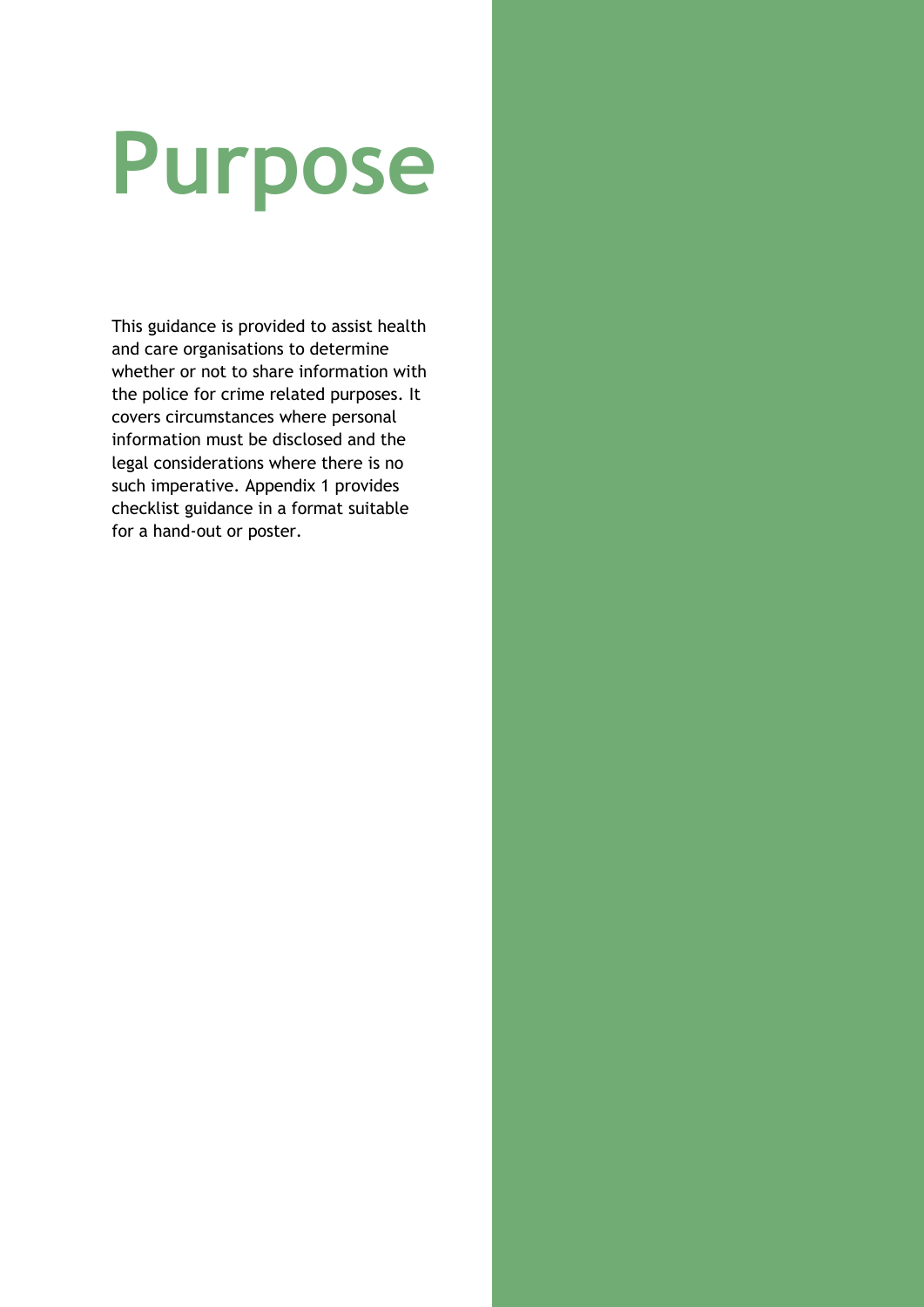

#### **Introduction**

All Health and Care Services should, to the extent permitted by law, support other parts of the public sector, including the police, in their work. This can include the provision of personal information about service users or staff but there are legal constraints on what can and should be provided depending upon the circumstances.

#### **Managing Requests from the Police**

Where practicable, requests (whether written or verbal) should be processed by trained and/or experienced staff. In larger organisations there may be a team with the responsibility for managing disclosures but in a small organisation it may be the responsibility of a single individual. However, any member of staff may be asked for information in the event of an emergency, out of hours request or due to the usual lead being unavailable, so it's important that everybody knows what to do.

Organisations should have their own local procedures in place that set out how requests for information from the Police should be dealt with, including who should deal with a request, who to ask for advice, who should authorise the disclosure of information to the Police and what to do when the request is urgent and usual procedures cannot be followed e.g. outside normal working hours. There may be a senior manager on call.

Staff should be supported to appropriately challenge requests and only in cases of emergency and urgency should a verbal request be responded to and this must be followed up with written confirmation a.s.a.p.

#### **Making Decisions about Disclosures**

Decisions may be needed following a police request, but there may also be circumstances where disclosing information to the police is the right thing to do, but no request has been made e.g. reporting a knife crime. The considerations are similar either way, i.e. is there:

- a legal duty to disclose, or
- a sufficiently important reason to disclose AND a legal basis for doing so.

## **Legal Duty to Disclose (you MUST disclose)**

You should satisfy yourself that any disclosure is required by law and, if necessary, ask the Police what legal basis are they relying on or what Act are they making the application under. Common examples include:

- **Prevention of Terrorism Act (1989) and Terrorism Act (2000).** You MUST inform the Police if you have information (including personal information) that may assist them in preventing an act of terrorism, or help in apprehending or prosecuting a terrorist.
- **The Road Traffic Act (1988).** You have a statutory duty to inform the Police, when asked, of any information that might identify any driver who is alleged to have committed an offence under the Act. You are not required to disclose clinical or other confidential information.
- **The Female Genital Mutilation Act (2003).** You have a statutory duty to report to the police under [Section 5B](http://www.legislation.gov.uk/ukpga/2015/9/section/74) of this Act where it appears that a girl under the age of 18 has been subject to genital mutilation.

Court Orders are also sometimes obtained by the Police to aquire information from organisations or individuals. You should always seek advice from senior managers and legal advisors/medical defence organisations where a Court Order has been served. Where a Court Order is ambiguous or appears to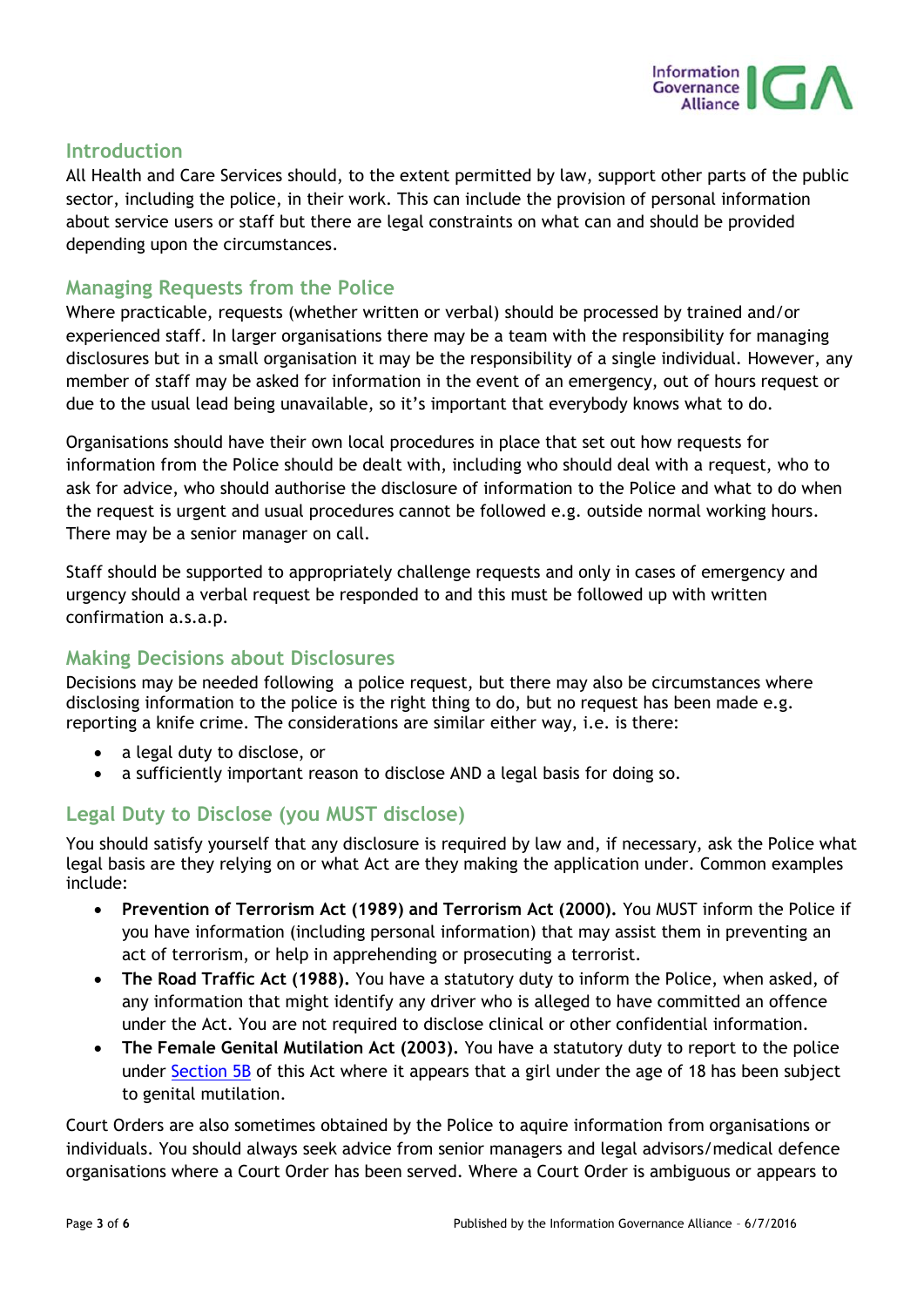

require disclosure of too much data it may be possible to query it with the Court, but the decision to do so needs to be made at an appropriate level of seniority.

# **Disclosures in the absence of a legal duty (a choice to disclose or not)**

Some Acts of Parliament provide permission to disclose information but do not create a duty to do so. Often this is because of concerns that without a permissive power an organisation would be prevented from disclosing information even when it would be the 'right' thing to do. They are occasionally referenced by the Police when requesting information and so it is important to understand that where there is a choice about whether or not to disclose personal information to the Police, the requirements of both the Data Protection Act (1998) and the Common Law Duty of Confidentiality must be met. Where time permits

**The Police and Criminal Evidence Act (1984)** permits, but does not require, information to be disclosed to the Police if it is believed that someone may be seriously harmed or death may occur if they are not informed.

Similarly, **The Crime and Disorder Act (1998)** permits disclosure to the Police if there is a need for strategic crossorganisational planning to detect, prevent or reduce crime and disorder that an individual may be involved in.

you should seek advice from a Caldicott Guardian, IG lead, medical defence organisation etc. The policy on this will need to be agreed locally by each organisation. Your organisation may have an information sharing agreement in place to cover routine disclosures in these circumstances and if so you should follow it where appropriate.

# **Data Protection Act Requirements**

The Data Protection Act (1998) (DPA) is occasionally misrepresented as permissive legislation but this is not the case. It sets out conditions that must be met when using or sharing information that identifies an individual, or could be used to identify an individual by matching it to other information. These include informing the individuals concerned about the sharing and use of information about them, and conditions that must be satisfied set out in two schedules.

However Section 29<sup>1</sup> of the DPA enables the work of the police to be exempt from a number of these requirements (though not all) where meeting them would undermine work to investigate and prosecute crime. Section 29 **does not** provide a duty to disclose information, nor does it override the requirements of the common law duty of confidentiality which must be met prior to disclosure being lawful (see below) – it does no more than relax the DPA requirements that need to be met.

Many Police forces have standard forms (often referred to as DP7 or DP9) for requesting personal information. This should be provided in writing, signed by a senior officer (usually Inspector or above), and should provide:

- A clear indication that the Police are confident that they are working within the framework of the DPA and will satisfy all relevant DPA requirements
- Clarification on whether informing the individual about the disclosure would prejudice the investigation
- A clear description of the specific information that is requested

 $\overline{a}$ <sup>1</sup> se[e https://ico.org.uk/media/for-organisations/documents/1594/section-29.pdf](https://ico.org.uk/media/for-organisations/documents/1594/section-29.pdf) for guidance on Section 29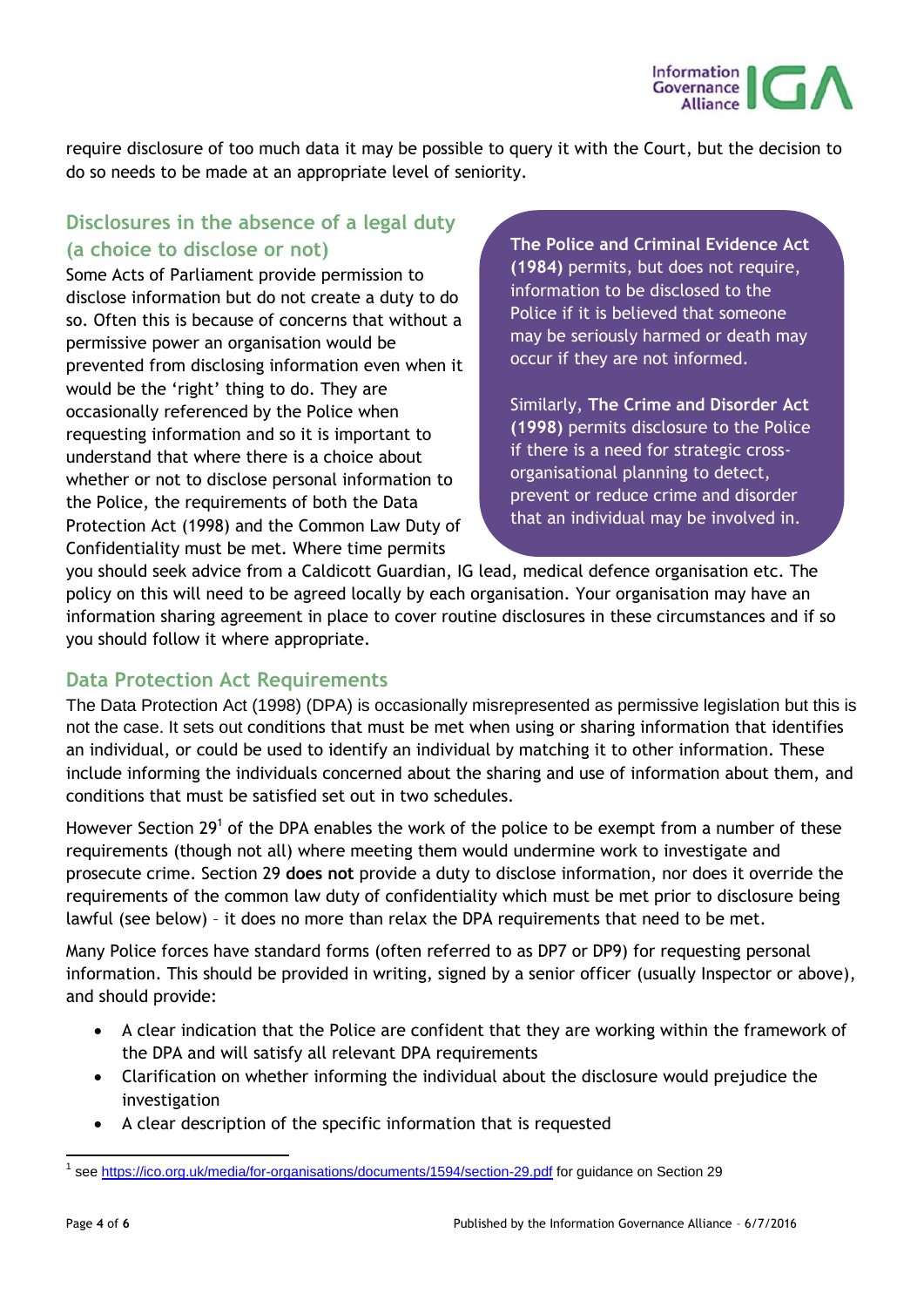

However, whilst this can provide useful information to support decision making about disclosure, **it does not enable confidentiality requirements to be set aside or overridden**. Note that where the Section 29 request does not set the requirement to inform an individual aside, then this must be done as soon as is practicable but should not delay any disclosure.

# **Common Law Duty of Confidentiality**

In the absence of a statutory duty to disclose confidential personal information to the Police, any disclosure would need to be supported by either the explicit consent of the individual concerned or be sufficiently in the public interest to warrant the disclosure, i.e. the public good arising from the disclosure is thought to outweigh both the duty of confidentiality to the individual and the public good served by the provision of confidential care services. Guidance on public interest disclosures is available [here.](https://www.gov.uk/government/uploads/system/uploads/attachment_data/file/216476/dh_122031.pdf) The following table explains what sort of information is confidential.

| Confidentiality | <b>Examples</b>                                                                      |
|-----------------|--------------------------------------------------------------------------------------|
| Highly          | Physical or mental health condition, care records, in receipt of services warranting |
| confidential    | strong privacy protection (e.g. sexual health, mental health, rape counselling etc)  |
| Confidential by | Names and addresses of individuals associated with non-specific care (e.g.           |
| association     | attendance at a GP surgery, visit by social care staff, residence in a care home)    |
| Non-            | Names and addresses and other publicly available demographic information not         |
| confidential    | associated with an individual's health or care.                                      |

The second step is to determine how important the disclosure might be:

| Importance of<br>disclosing | <b>Examples</b>                                                                                                                                                                                                                         |
|-----------------------------|-----------------------------------------------------------------------------------------------------------------------------------------------------------------------------------------------------------------------------------------|
| <b>High</b>                 | Life or death situation, terrorism, safeguarding children or adults at risk, murder,<br>rape, kidnapping or other serious crime, gun or knife injuries, significant public<br>health risks, significant risk to one or more individuals |
| Low                         | Less serious crime and disorder offences, low to moderate risks to individuals                                                                                                                                                          |

#### Bringing these together:

|             | Importance of Disclosing |                                                                              |                                                |  |
|-------------|--------------------------|------------------------------------------------------------------------------|------------------------------------------------|--|
|             |                          | <b>OW</b>                                                                    |                                                |  |
|             | Highly                   | Do not disclose without the                                                  | Disclose proportionate and relevant            |  |
| lity        | confidential             | explicit consent of the                                                      | information in the public interest. Inform the |  |
| $ \vec{E} $ | Confidential             | individual concerned                                                         | individual concerned unless a section 29       |  |
| iden        | by association           |                                                                              | request requires otherwise but consent is not  |  |
|             |                          |                                                                              | needed and should not be sought.               |  |
| <b>TE</b>   | Non-                     | Disclose on receipt of formal request from the Police. NB it is rare for     |                                                |  |
|             | confidential             | personal information to be non-confidential in the hands of care staff as it |                                                |  |
|             |                          | will generally be confidential by its association with other information.    |                                                |  |

## **Transfer of Information/Data to the Police**

If you have been asked to provide information either on a CD, DVD, USB or via digital media or email the files must be encrypted or sent from an NHSmail account or gcsx account to a .pnn.police.uk email account<sup>2</sup>. All transfers, including paper, must be to a named individual and be secure. Guidance on secure transfer of information can be found in the Information Governance Toolkit<sup>3</sup>.

 $\ddot{\phantom{a}}$ 

<sup>&</sup>lt;sup>2</sup> See guidance at<http://systems.hscic.gov.uk/nhsmail/secure>

<sup>&</sup>lt;sup>3</sup> <https://www.igt.hscic.gov.uk/>